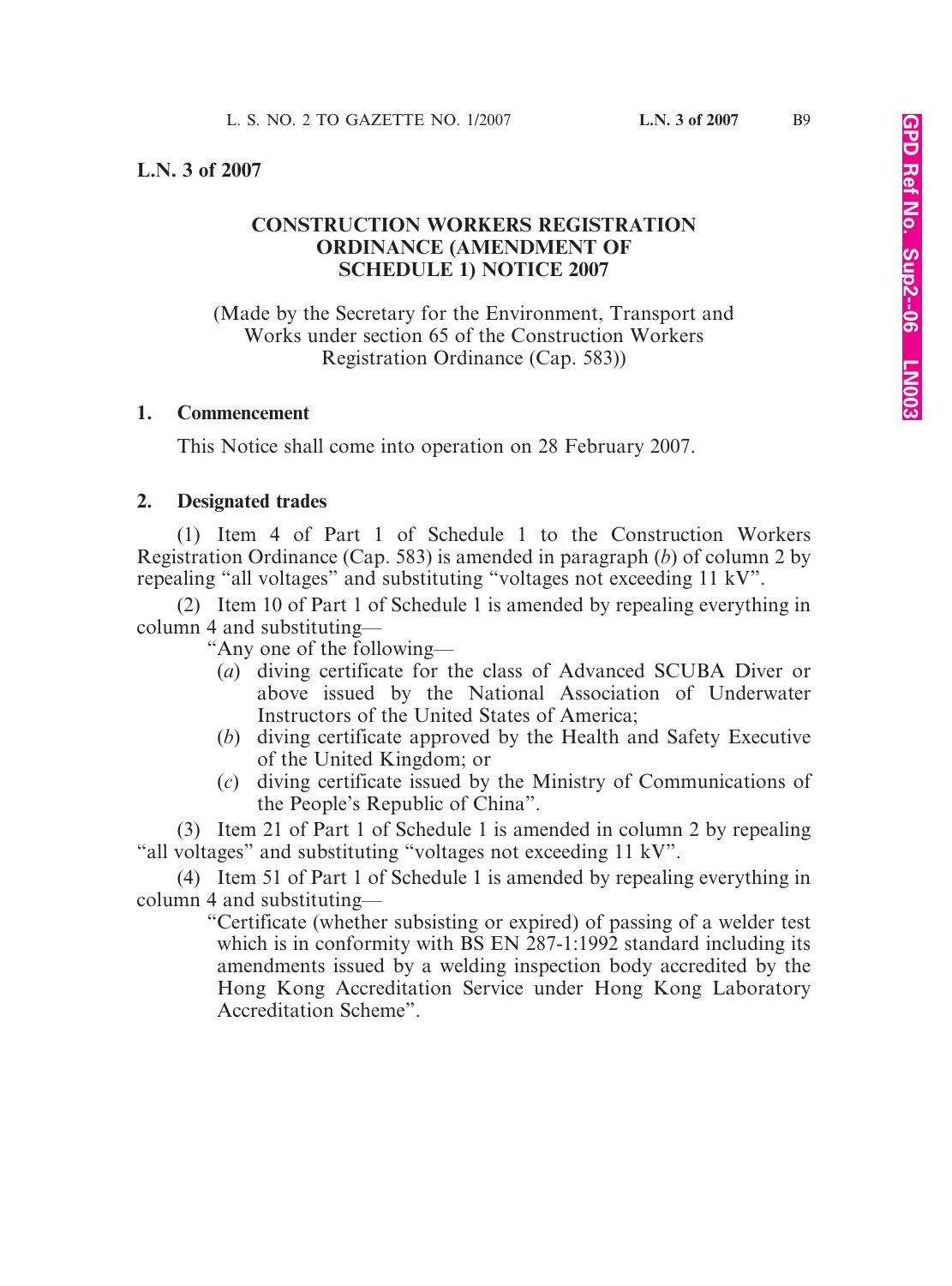| (5) Part 1 of Schedule 1 is amended by adding— |  |  |  |  |  |  |  |
|------------------------------------------------|--|--|--|--|--|--|--|
|------------------------------------------------|--|--|--|--|--|--|--|

| "52A. Truck |                                 | To drive, within, into | <b>Not</b> | Full driving   |
|-------------|---------------------------------|------------------------|------------|----------------|
| Driver      | or out of construction          |                        | applicable | licence within |
|             | (Articulated sites, articulated |                        |            | the meaning    |
| vehicles)   |                                 | vehicles which—        |            | of the Road    |
|             | $\left( a\right)$               | are within the         |            | Traffic        |
|             |                                 | meaning of             |            | (Driving)      |
|             |                                 | regulation 2 of the    |            | Licences)      |
|             |                                 | Road Traffic           |            | Regulations    |
|             |                                 | (Construction and      |            | (Cap. 374 sub. |
|             |                                 | Maintenance of         |            | $leg. B)$ to   |
|             |                                 | Vehicles)              |            | drive an       |
|             |                                 | Regulations (Cap.      |            | articulated    |
|             |                                 | $374$ sub. leg. A);    |            | vehicle".      |
|             |                                 | and                    |            |                |
|             | ( <i>b</i> )                    | belong to either       |            |                |
|             |                                 | one of the             |            |                |
|             |                                 | following types of     |            |                |

- body— (i) pressure
	- tanker;
- (ii) tipper

(6) Item 53 of Part 1 of Schedule 1 is amended by repealing everything in column 2 and substituting—

"To drive, within, into or out of construction sites, heavy goods vehicles which—

- (*a*) are within the meaning of section 2 of the Road Traffic Ordinance (Cap. 374); and
- (*b*) belong to one of the following types of body—
	- (i) skip carrier;
	- (ii) tanker;
	- (iii) pressure tanker;
	- (iv) lorry crane;
	- (v) gully emptier;
	- (vi) demountable;
	- (vii) tipper;
	- (viii) concrete mixer".

(7) Item 54 of Part 1 of Schedule 1 is amended by repealing everything in column 2 and substituting—

"To drive, within, into or out of construction sites, medium goods vehicles which—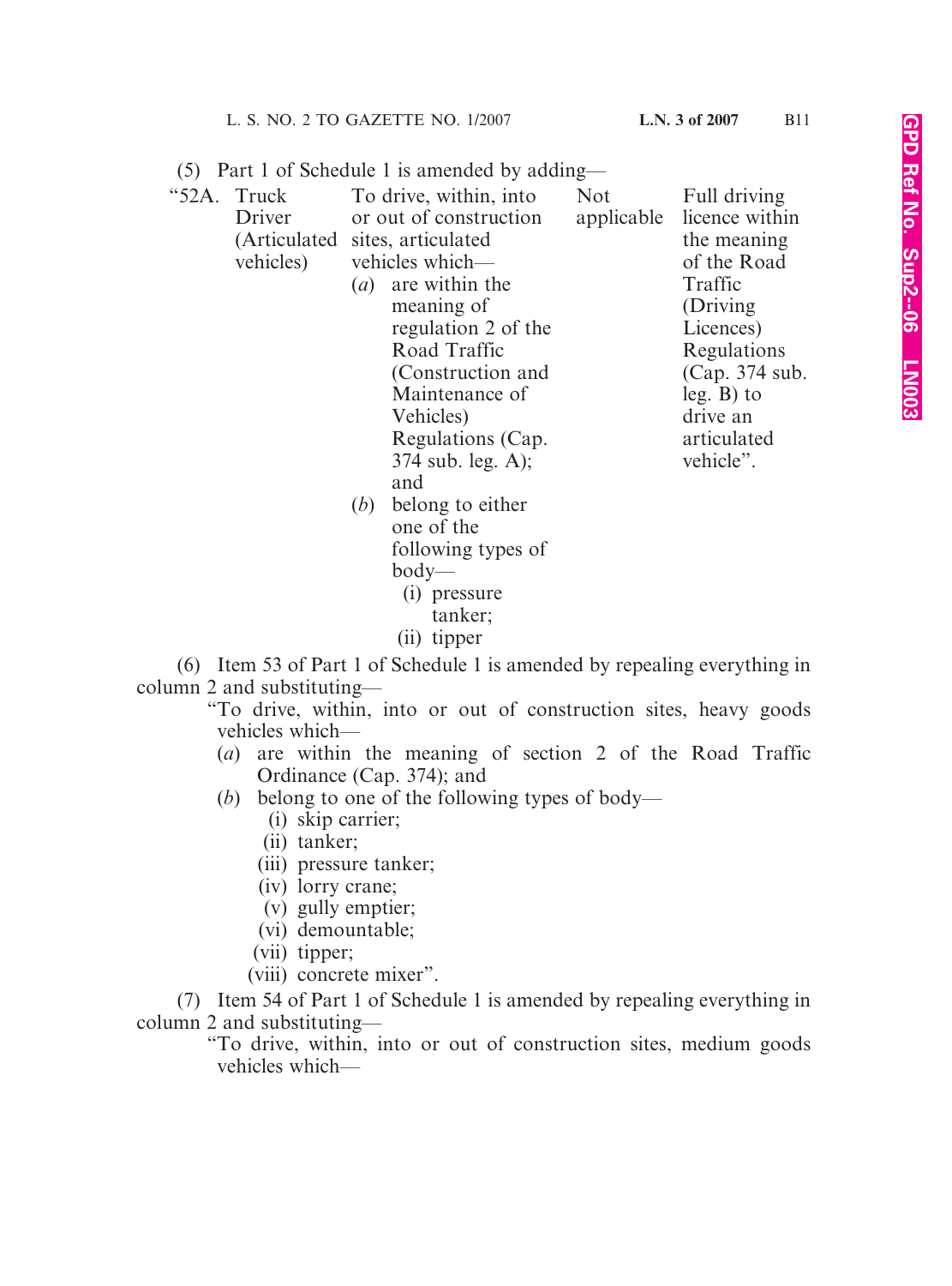- (*a*) are within the meaning of section 2 of the Road Traffic Ordinance (Cap. 374); and
- (*b*) belong to one of the following types of body—
	- (i) skip carrier;
	- (ii) tanker;
	- (iii) pressure tanker;
	- (iv) lorry crane;
	- (v) gully emptier;
	- (vi) demountable;
	- (vii) tipper;
	- (viii) concrete mixer".

(8) Item 55 of Part 1 of Schedule 1 is amended by repealing everything in column 2 and substituting—

"To drive, within, into or out of construction sites, special purpose vehicles which—

- (*a*) are within the meaning of section 2 of the Road Traffic Ordinance (Cap. 374); and
- (*b*) belong to one of the following types of body—
	- (i) mobile crane;
	- (ii) aerial platform;
	- (iii) works tug;
	- (iv) mobile workshop;
	- (v) mobile concrete pump;
	- (vi) traffic warning sign".

Dr. Sarah LIAO Secretary for the Environment, Transport and Works

19 December 2006

# **Explanatory Note**

This Notice amends Part 1 of Schedule 1 to the Construction Workers Registration Ordinance (Cap. 583) to—

> (*a*) amend the column concerning "Description of work" for "Cable Jointer (Power)" (item 4), "Overhead Linesman" (item 21), "Truck Driver (Heavy goods vehicles)" (item 53), "Truck Driver (Medium goods vehicles)" (item 54) and "Truck Driver (Special purpose vehicles)" (item 55);